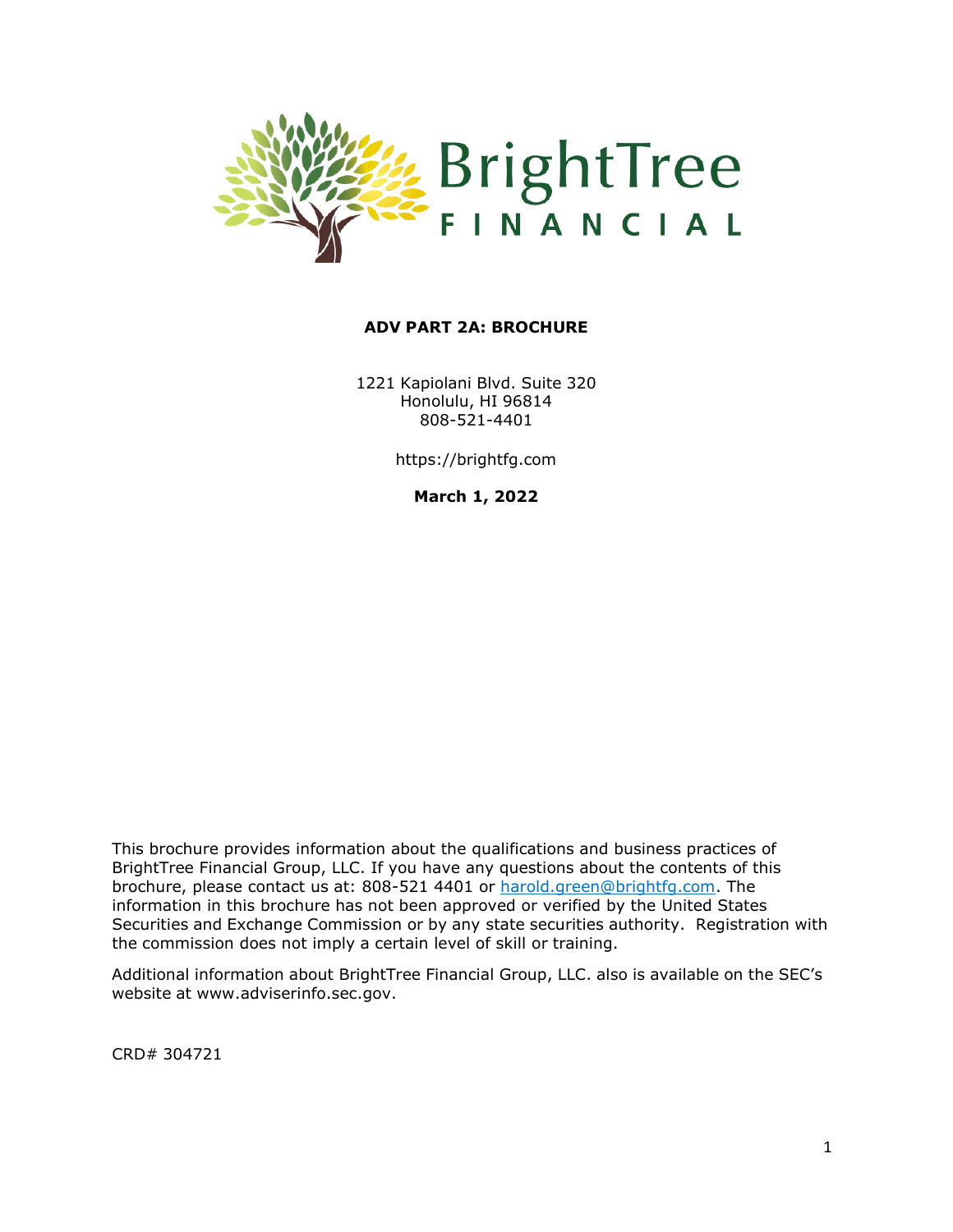# **Item 2 Material Changes**

# **Material Changes (as of July 19, 2021):**

Nothing to Disclose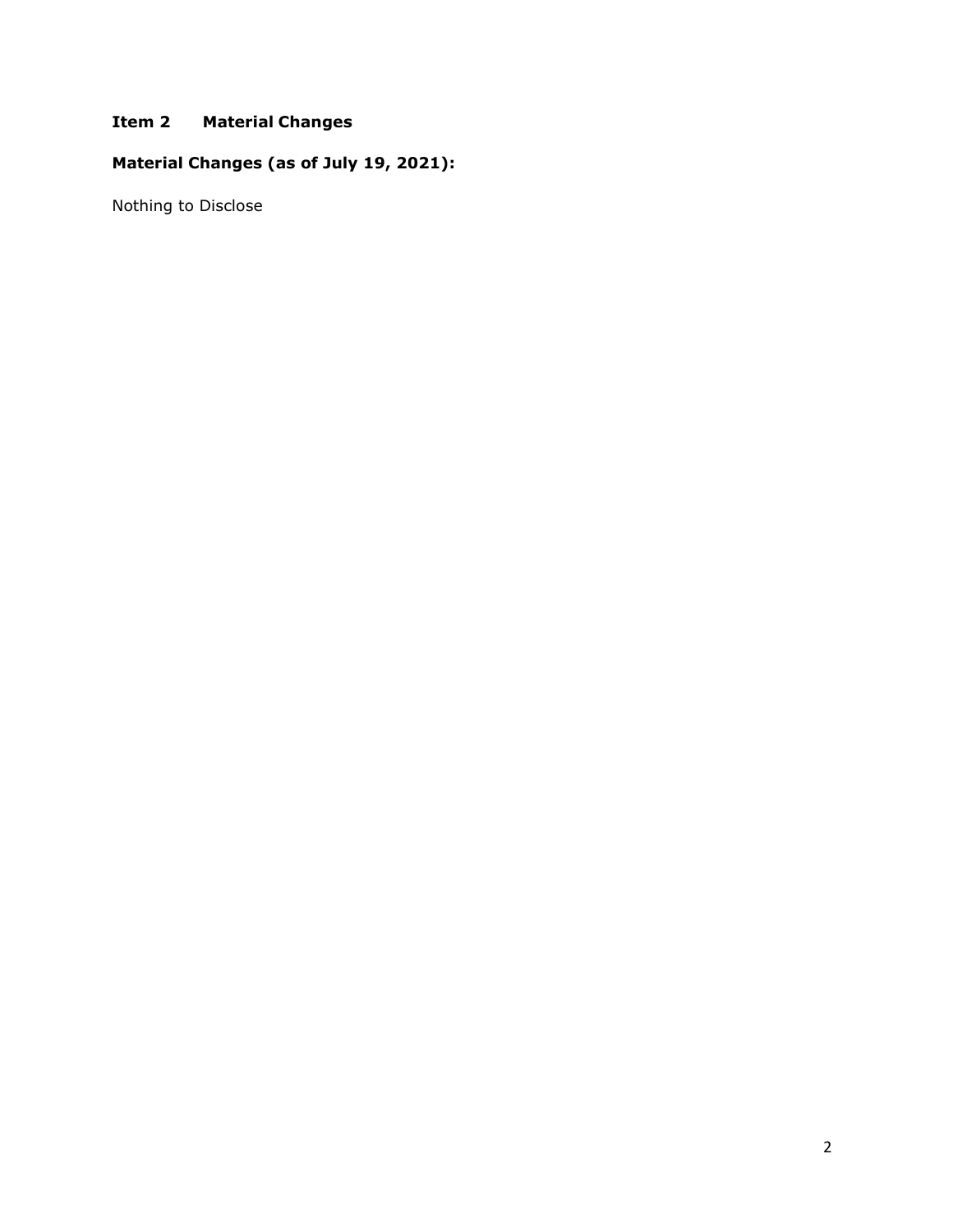# **Item 3 Table of Contents Page**

| Item 1  | Cover Page                                                                               | 1  |
|---------|------------------------------------------------------------------------------------------|----|
| Item 2  | <b>Material Changes</b>                                                                  | 2  |
| Item 3  | <b>Table of Contents</b>                                                                 | 3  |
| Item 4  | <b>Advisory Business</b>                                                                 | 4  |
| Item 5  | Fees and Compensation                                                                    | 5  |
| Item 6  | Performance-Based Fees and Side-By-Side Management                                       | 8  |
| Item 7  | <b>Types of Clients</b>                                                                  | 8  |
| Item 8  | Methods of Analysis, Investment Strategies and Risk of Loss                              | 9  |
| Item 9  | Disciplinary Information                                                                 | 11 |
| Item 10 | Other Financial Industry Activities and Affiliations                                     | 11 |
| Item 11 | Code of Ethics, Participation or Interest in Client Transactions and<br>Personal Trading | 12 |
| Item 12 | <b>Brokerage Practices</b>                                                               | 13 |
| Item 13 | <b>Review of Accounts</b>                                                                | 15 |
| Item 14 | Client Referrals and Other Compensation                                                  | 16 |
| Item 15 | Custody                                                                                  | 16 |
| Item 16 | <b>Investment Discretion</b>                                                             | 16 |
| Item 17 | <b>Voting Client Securities</b>                                                          | 16 |
| Item 18 | <b>Financial Information</b>                                                             | 17 |
| Item 19 | Requirement for State-Registered Advisors                                                | 17 |

# **Attachments**

Form ADV Part 2B Supplement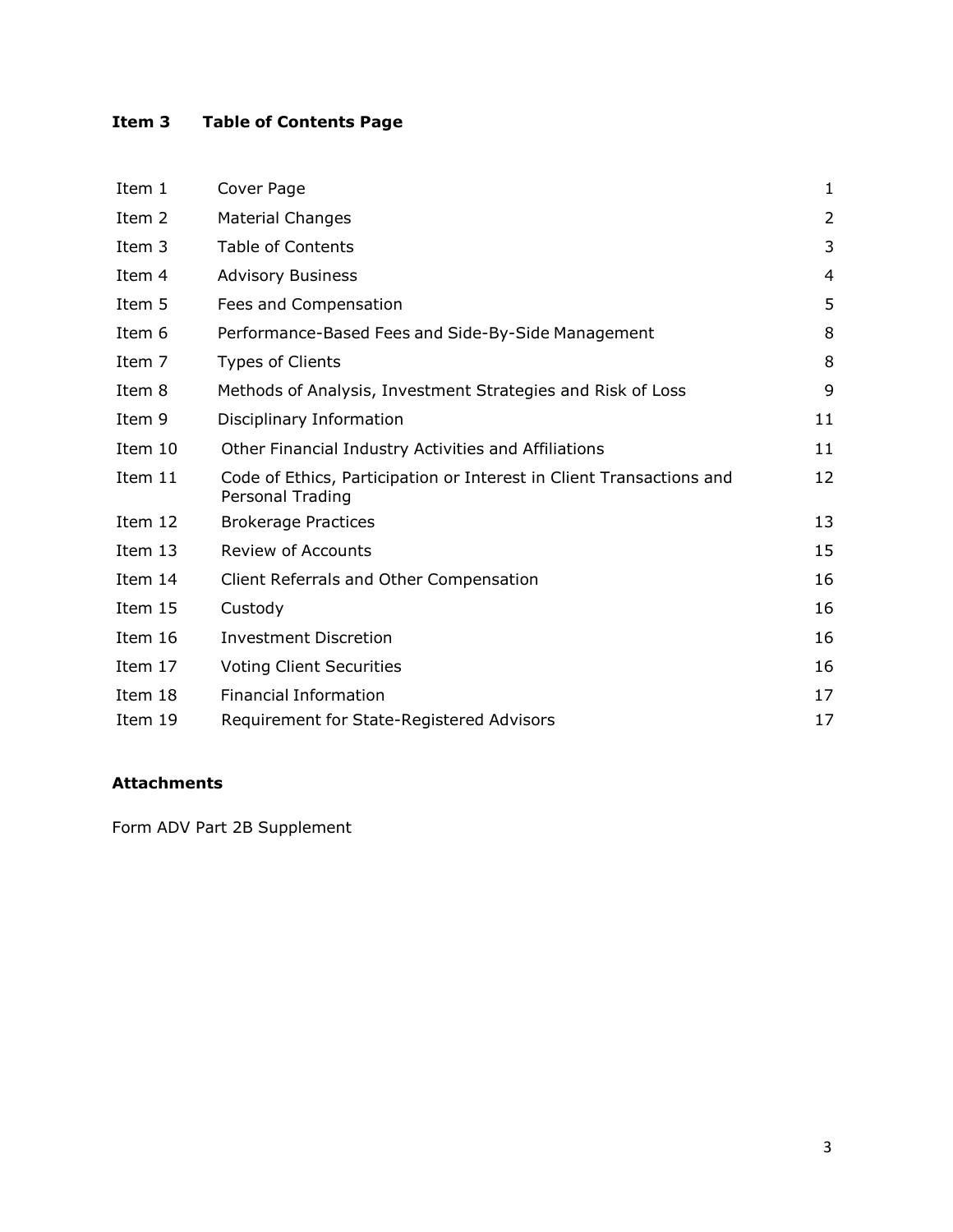# **Item 4 Advisory Business**

BrightTree Financial Group, LLC. ("BrightTree Financial") is a state-registered investment adviser with its principal place of business located in Hawaii. The firm is now registered in Hawaii, California, and Texas.

BrightTree Financial began conducting advisory business in 2019.

Harold Green – 100% owner and principal

#### **BrightTree Financial offers the following advisory services to its clients:**

#### **Investment Management**

Our portfolio management services include the following:

- Assess client's risk tolerance
- Create investment strategy based on goals
- Implement agreed upon strategy
- Ongoing monitoring of strategy and investment performance
- Conduct reviews no less than annually
- Make changes to the portfolio if it is no longer performing according to goals
- $\bullet$  401(k) management Log in and manage company 401(k)

#### **Financial Planning**

Our financial planning services includes the following:

- Reviewing and prioritizing your goals and objectives.
- Developing a summary of your current financial situation, including a net worth statement, cash flow summary, and insurance analysis.
- Reviewing your current investment portfolio and developing an asset management strategy.
- Developing a financial management strategy, including financial projections and analysis.
- Completing a retirement planning assessment, including financial projections of assets required at estimated retirement date.
- Assessing estate net worth and liquidity.
- Identifying tax planning strategies to optimize financial position.
- Presenting a written financial plan that will be reviewed in detail with you. It will contain recommendations designed to meet your stated goals and objectives, supported by relevant financial summaries.
- Developing an action plan to implement the agreed upon recommendations.
- Referral to other professionals, as required, to assist with implementation of the action plan.
- Assisting you with the implementation of the financial plan.
- Determining necessity to revise your financial plan.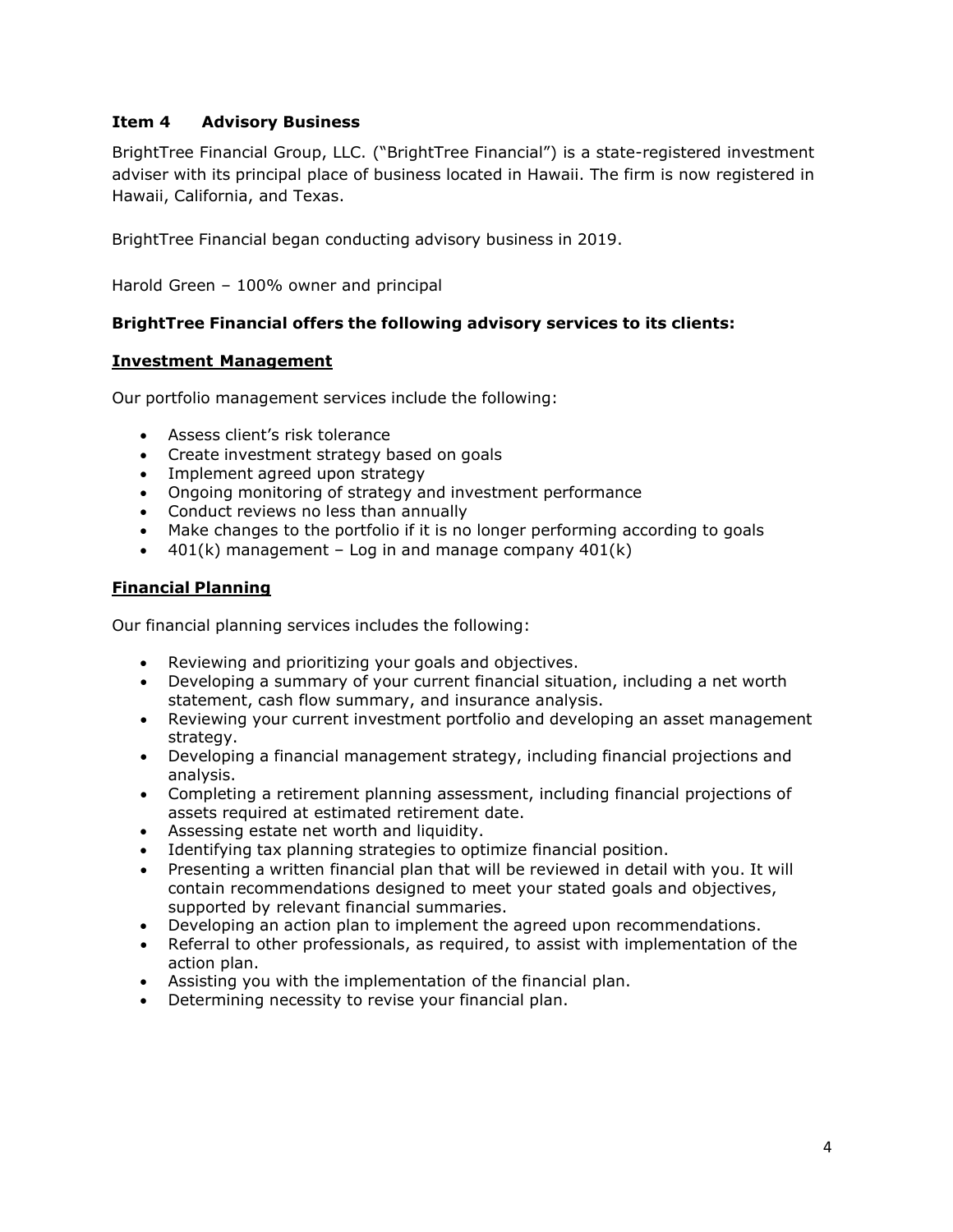# **College Funding & Planning**

Our Firm tailors its advisory services to the individual needs of its clients by analyzing each client's financial situation based on the short-term & long-term goals.

Our firm invests in a wide universe of types of securities and does not offer advice on limited types of investments only.

Clients should be aware that additional compensation by our firm and its management persons or access person may create a material conflict of interest. A conflict of interest may also exist if for the fees we collect through offering additional investment management, insurance, and/or financial planning services.

**California Advisors** - In accordance with **CCR Section 260.235.2**, we are required to disclose if a conflict exists between the interests of the investment adviser and the interests of the client. If so, the client is under no obligation to act upon the investment advisor's recommendation, and, if the client elects to act on any of the recommendations, the client is under no obligation to effect the transaction through the investment adviser.

In accordance with **CCR § 260.238(k),** Conflict of Interest Disclosure - In accordance with CCR § 260.238(k), any material conflict of interest relating to you or your representatives and employees that could be reasonably expected to impair the rendering of unbiased and objective advice does not promote ''fair, equitable or ethical principles''. Conflicts of interest may include, but are not limited to, (a) compensation arrangements connected with advisory services which are in addition to the advisory fees, (b) other financial industry activities or affiliations, or (c) participation of interest in client transactions.

Our firm does not participate in any wrap fee accounts.

As of February 1, 2022, our firm has approximately \$70,961,982 in assets under management on a discretionary basis. We do not manage accounts on a non-discretionary basis.

# **Item 5 Fees and Compensation**

# **Investment Management Fee Schedule:**

| Amount                    | % of Assets (Annual Fee) | % of Assets (Quarterly Fee) |
|---------------------------|--------------------------|-----------------------------|
|                           |                          |                             |
| Under \$100,000           | 2.41%                    | .6025%                      |
| $$100,000 - $249,000$     | $\overline{2.31\%}$      | .5775%                      |
| $$250,000 - $499,999$     | $\sqrt{2.21\%}$          | .5525%                      |
| $$500,000 - $749,999$     | 2.11%                    | .5275%                      |
| $$750,000 - $999,999$     | 2.01%                    | .5025%                      |
| $$1,000,000 - $1,999,999$ | 1.95%                    | .4875%                      |
| $$2,000,000 - $2,999.999$ | 1.85%                    | .4625%                      |
| \$3,000,000 and above     | 1.10%                    | .2750%                      |

For: (1) retirement planning, (2) wealth management, (3) pension planning & advising services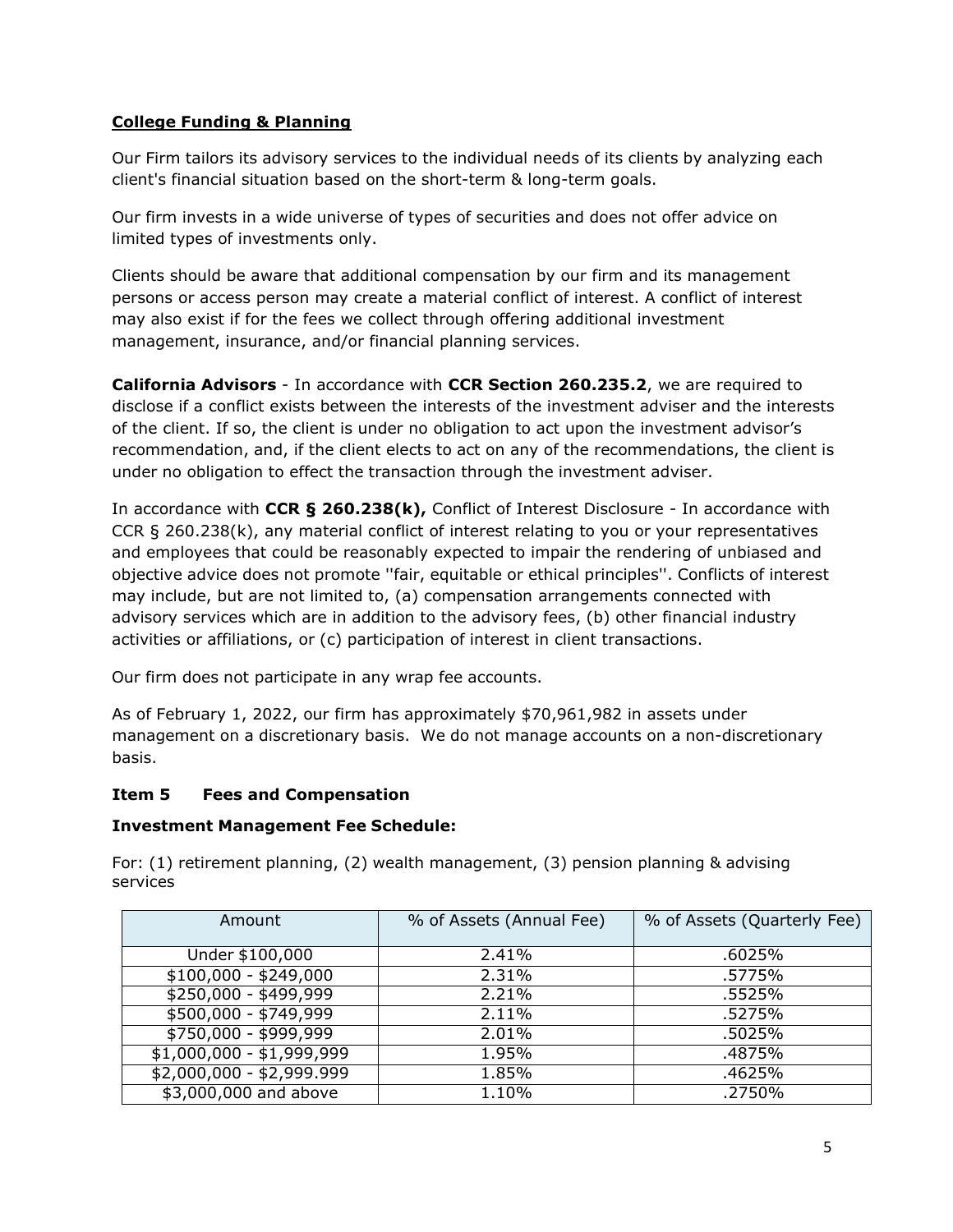#### For: (3) pension planning & advising services

| Amount                    | % of Assets (Annual Fee) | % of Assets (Quarterly Fee) |
|---------------------------|--------------------------|-----------------------------|
|                           |                          |                             |
| Under \$100,000           | 2.00%                    | .500%                       |
| $$100,000 - $249,000$     | 1.60%                    | .400%                       |
| $$250,000 - $499,999$     | 1.40%                    | .350%                       |
| $$500,000 - $749,999$     | 1.20%                    | .300%                       |
| \$750,000 - \$999,999     | 1.00%                    | .250%                       |
| $$1,000,000 - $1,999,999$ | 0.90%                    | .225%                       |
| $$2,000,000 - $2,999.999$ | 0.80%                    | .200%                       |
| \$3,000,000 and above     | negotiable               | negotiable                  |

**401(k) Investment Management Fixed Fees**: \$1500/annually - paid a quarterly basis.

**College Planning Services:** \$2500/initial payment; \$585/each year thereafter.

# **Billing for Investment Management Services**

**Beginning fees -** Advisor's fees for the first calendar quarter during which this agreement is in effect shall be due and payable on the effective date. Advisory fees are payable quarterly based on the formula and schedule of rates set forth on the attached (see *Addendum A)*.

**Billed in Advance -** Advisor's fees for each subsequent calendar quarter during the term of this agreement shall be due and payable at the **beginning of each following quarter**. Fees shall be deducted at the discretion of the client.

# **Financial Planning Fees Schedule**

- Flat Fee: \$2500/annual
- Hourly Fee: \$375

# **Billing for Financial Planning Services**

**Billed in Advance -** Advisor's fees for each subsequent calendar quarter during the term of this agreement shall be due and payable at the **beginning of each following quarter**.

Flat/Hourly fees will depend on the size and scope of financial planning projects.

Fixed fees will be billed directly from the account and broken down by quarter. Example: Fee =  $$500/4 = $125$  per quarter.

# **Direct Debiting of Fees for investment management and financial planning**

Client hereby authorizes Advisor to charge the Account for the full amount of Advisor's fees as such fees become due and payable, provided that Advisor maintains records showing (a)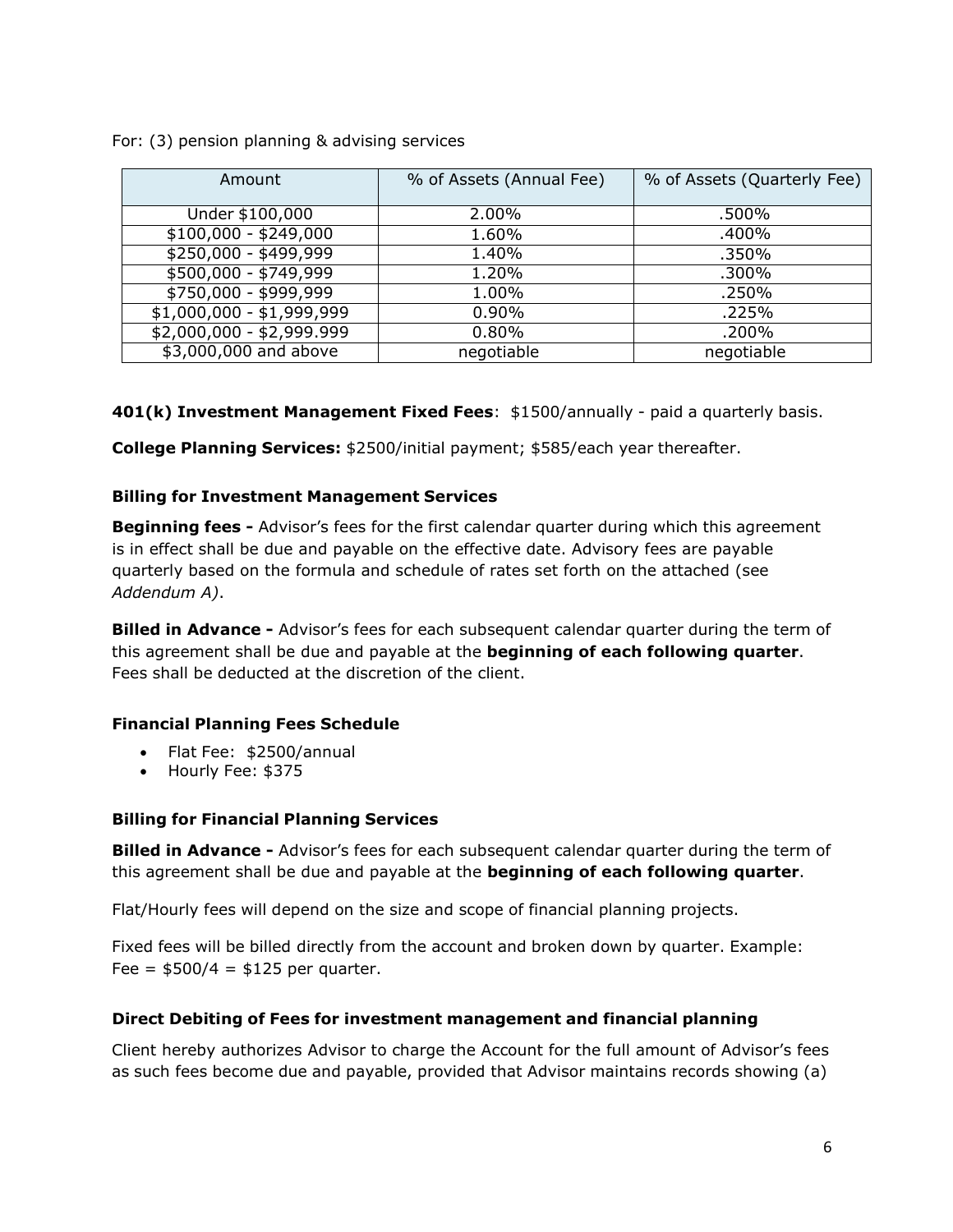the amount of the fee, (b) the Account value (as defined herein) on which the fee was based and (c) the specific manner in which the fee was calculated; provided, further, that

Client shall direct the Custodian to send to Client Monthly a statement indicating all amounts disbursed from the Account, including the amount of all fees paid to Advisor. Refer to Item 15 for our firm's full custody safeguarding requirements.

#### **Termination of Services**

Client may terminate this Agreement upon notice to the Advisor at any time within five (5) days from the date hereof. Thereafter, either Client or Advisor may terminate this Agreement by giving thirty (30) days prior written notice of termination to the other. Upon termination, any fees owed to the Advisor shall be paid by the Client on a prorated basis as of the effective date of termination.

# **Refund Policy**

If this agreement is terminated as of any day other than the last day of a calendar quarter or the effective date is any day other than the first day of a calendar quarter, where applicable, Advisor's fees shall be prorated to reflect the number of days in such calendar quarter that this agreement will be or was in effect. In the case that this agreement is terminated as of any day other than the last day of a calendar quarter, Advisor shall refund client by an amount equal to the difference between (a) the fees prepaid to Advisor for such calendar quarter and (b) the fees Advisor is entitled to retain pursuant to this paragraph.

#### **Other Fees**

Our custodians may charge for these expenses and other brokerage transactional costs, such as load charges, 12B—1 fees and other administrative charges. The client will be responsible for any other miscellaneous charges incurred by our custodians. Please see review to Item 12: Brokerage Practices for an overview of other assessable fees.

**Advisory Fees in General:** clients should note that lower fees for comparable services may be available from other sources. (CCR 260.238(j)).

BrightTree Financial does not require or solicit payment of fees in excess of \$500 per client more than six months in advance of services rendered.

#### **Compensation from other investment products**

Clients should be aware that additional compensation by our firm and its management persons or access person may create a material conflict of interest.

A conflict of interest may also exist if for the fees we collect through offering additional investment management, insurance, and/or financial planning services. Our principals may have an incentive to recommend investment products based on compensation rather than the clients' needs.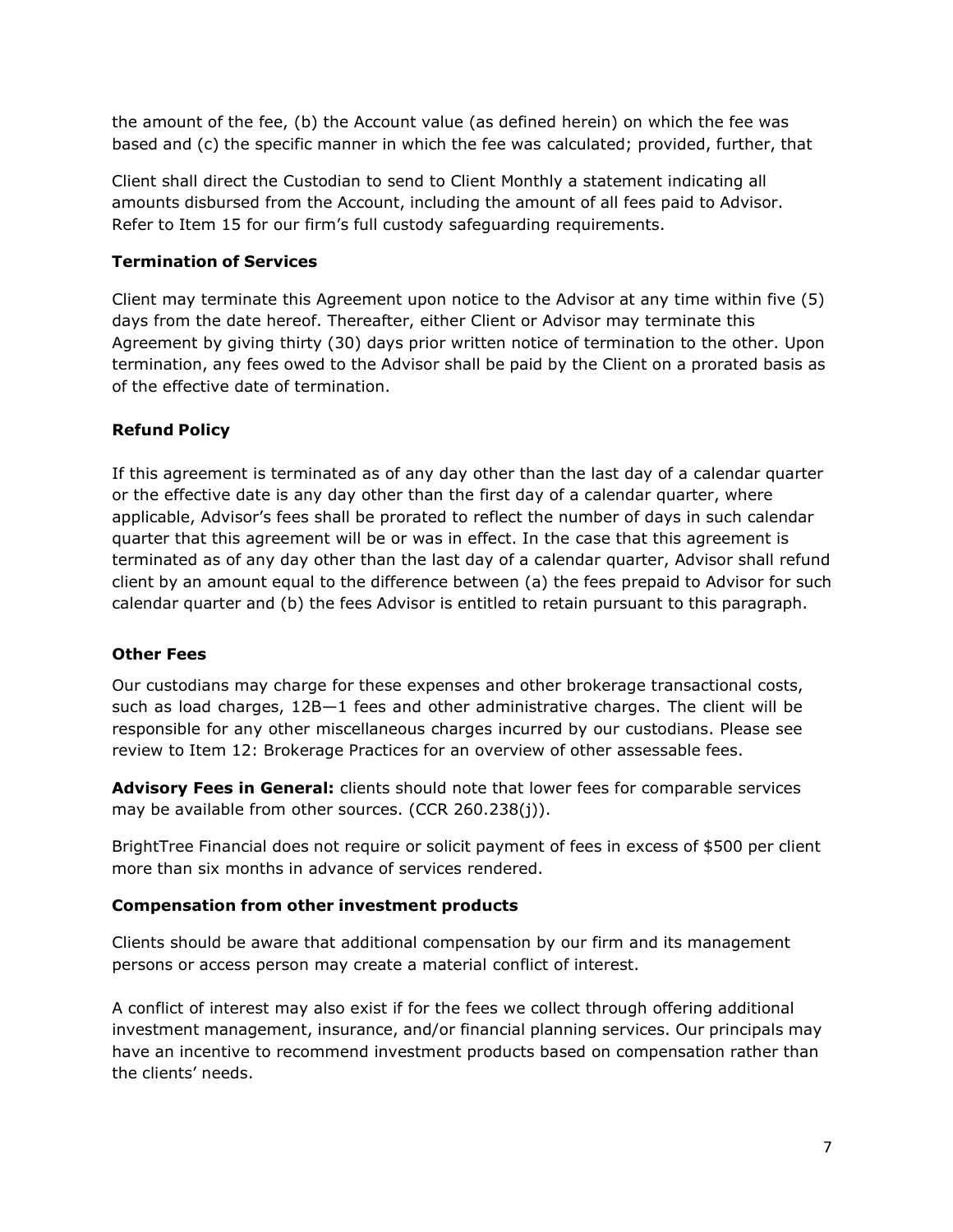Our firm will take these additional steps to address any material conflicts of interest:

- We will disclose to clients the existence of all material conflicts of interest to our clients.
- We will disclose to clients that they are not obligated to purchase any recommended investment products that we offer to our clients.
- We will collect and maintain accurate, complete and relevant client information with involves our client's financial goals, investment objectives and risk tolerance;
- Our supervised persons will conduct regular reviews of each client account;
- Our employees must receive approval for outside business activities;

Clients are not obligated to implement nor purchase any securities based on the recommendations of advisor. They may choose to implement the recommendations of other brokers or agents that are not affiliated with our firm.

BrightTree Financial does not receive 50% or more of its revenue from advisory clients results from commissions and other compensation for the sale of investment products you recommend to your clients, including asset-based distribution fees from the sale of mutual funds, disclose that commissions provide your primary or, if applicable, your exclusive compensation.

BrightTree Financial does not charge advisory fees in additional to commission or markups for financial Planning and/or investment management services. We may receive insurance commissions in addition to the advisory fees that we charge to our clients. Clients are not obligated to purchase insurance, investment advisory, and/or financial advisory services from our firm.

Our fees are negotiable based on the size and complexity of a clients' account.

Total fees charged by our firm will not exceed 3% of assets under management.

Pursuant to Board Rule 116.13(a), Any registered investment adviser who wishes to charge 3.0% or greater of the assets under management must disclose that such fee is in excess of the industry norm and that similar advisory services can be obtained for less.

# **Item 6 Performance-Based Fees and Side-By-Side Management**

BrightTree Financial does not charge any performance-based fees (or any other fees based on a share of capital appreciation or gains above a set benchmark).

Performance fees to "qualified clients" in accordance to Rule 205-3 (or similar state rules, which state a minimum requirement of \$1 million in managed assets and/or \$2.1 million in household net worth.

# **Item 7 Types of Clients**

BrightTree Financial provides advisory services to the following types of clients

- Individuals
- High Net Worth
- Pension/Profit Sharing Plan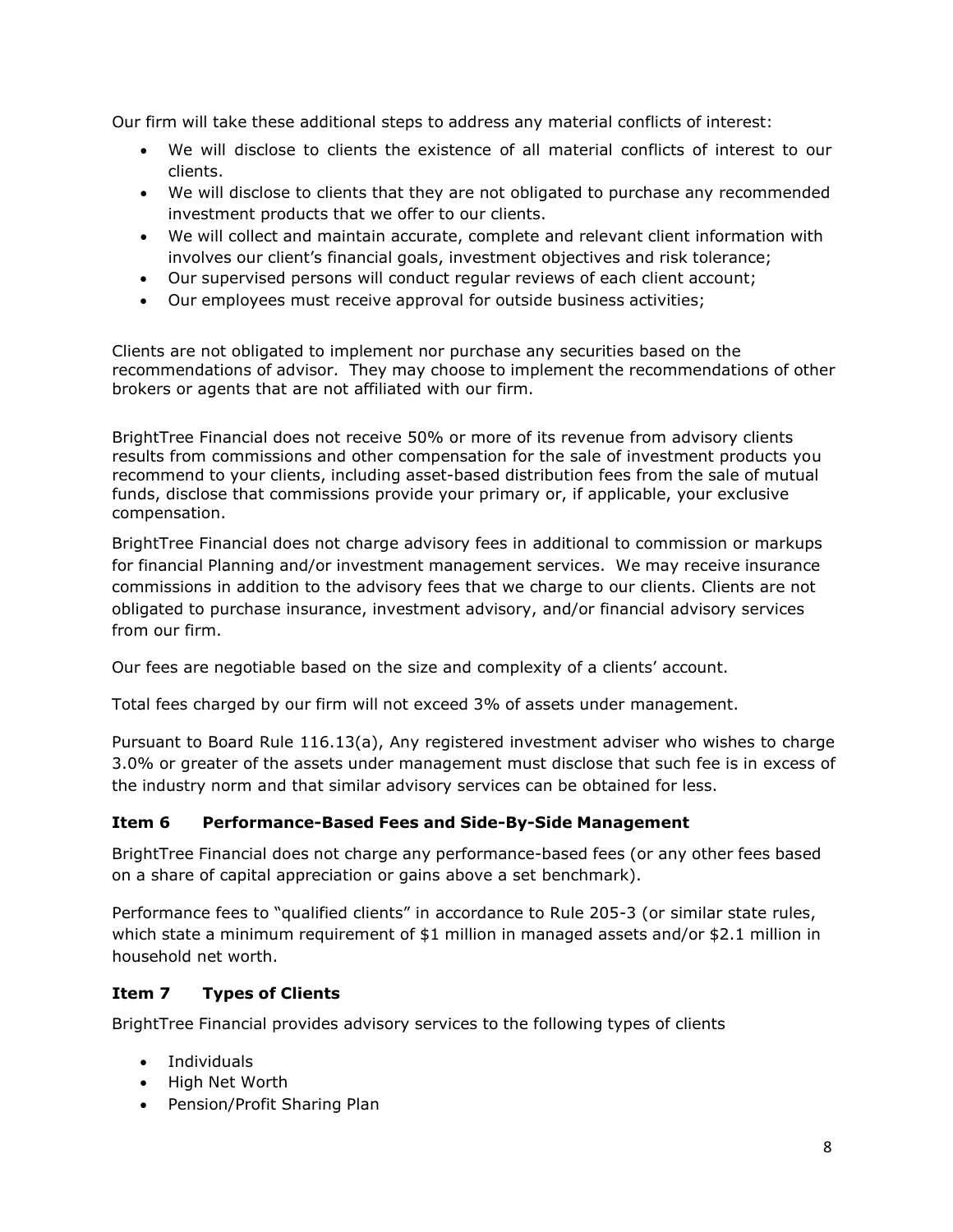- Charitable Organizations
- Corporations/Other Businesses

The minimum account size is \$100,000 and is negotiable on a case by case basis with firm approval.

# **Item 8 Methods of Analysis, Investment Strategies and Risk of Loss**

Advisor is responsible for monitoring investment securities for each asset class.

The main sources of information used to analyze securities are Portfolio X-Ray® by Morningstar. Portfolio X-Ray is a sophisticated analytical tool that allows you to dissect your portfolio and gain a clear view of your holdings.

Portfolio X-Ray allows you to evaluate your overall asset allocation and sector weightings as well as uncover concentrated positions, view the stock holdings behind your mutual funds, measure performance against benchmarks and industry indexes, and stay up to date on the latest news and corporate actions relating to your holdings. There are no additional costs to clients for use of this service.

# **Investment Strategies**

Advisor bases its primary investment strategy on the Rapid Retire program's retirement date

Describe Investment Strategy used: The strategy used is based on a combination of the flooring technique and bucket strategy. Rapid Retire consist of three components. Cash Flow Management – Cash Reserve Systems – Income Generation. Each induvial client receives a risk assessment and goals evaluation.

Our investments included but are not limited to stocks, bonds, mutual funds, and REITS. Risks are reduced using the fiduciary approach to investing as part of the Rapid Retire® Program.

# **Flooring Technique**

Flooring is classifying retirement expenses as essential or discretionary. Low-risk investments or annuity guarantees are selected to fund essential expenses. A mix of medium- and high-risk investments is selected to fund discretionary expenses. Income is drawn from the respective pools to cover essential and discretionary expenses. By annuitizing a portion of the portfolio to pay for everyday expenses, a fixed income is created to simulate a defined-benefit pension plan.

# **Bucket Strategy:**

The Bucket Strategy consists of setting up separate pools of investments with lowest-risk investments in the near-term segment, somewhat higher-risk investments in the next segment, and the riskiest portfolio (highest reward) in the longest-term segment. Income is then drawn down from one segment at a time, and when assets from one segment are depleted, assets from the second segment are used for income.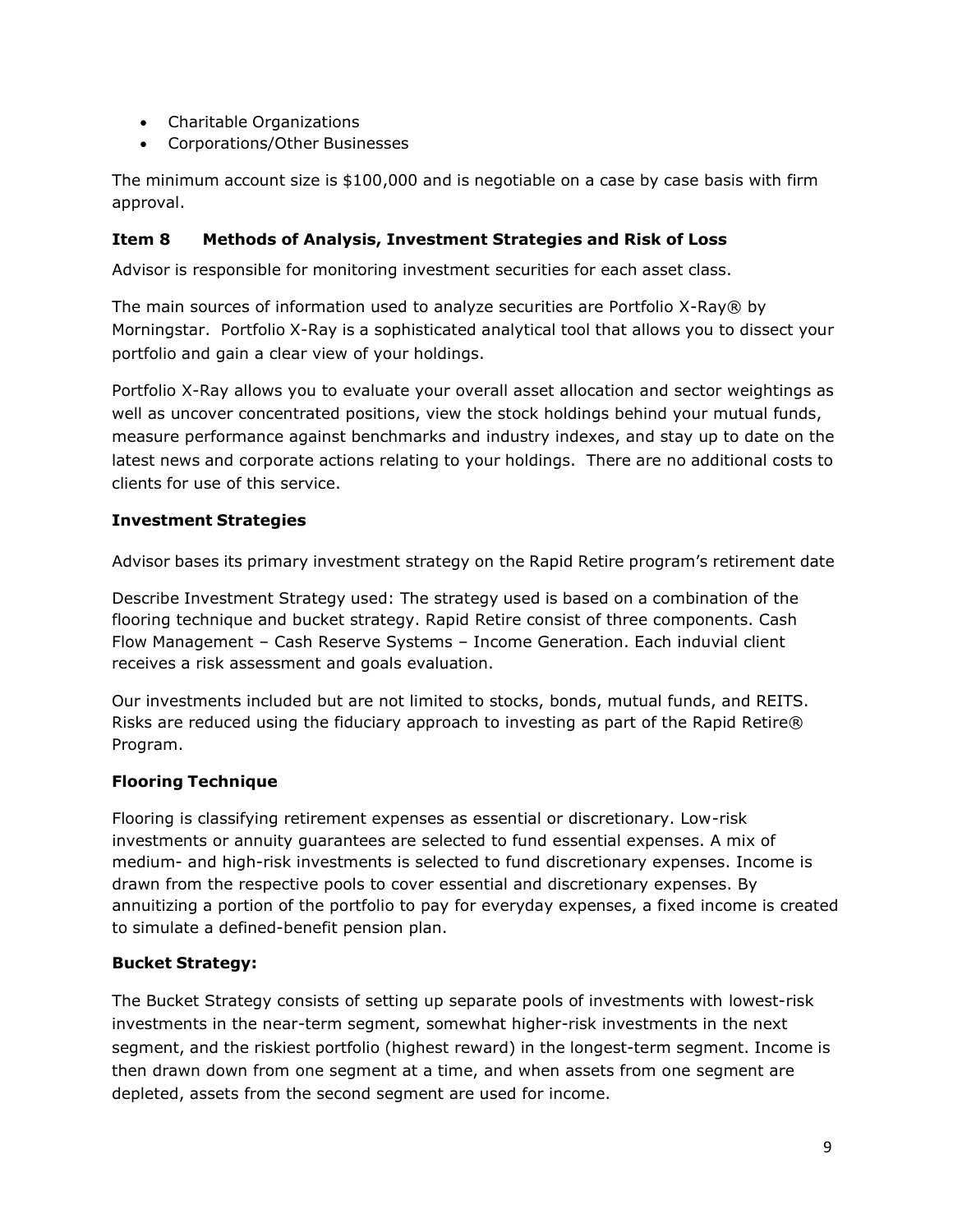# **Types of Risk**

- **Market-related** events can affect all financial and/or securities industries. In these occurrences, often based on data with global implications, many companies, regardless of its size, structure, and financial condition, can experience swings in market valuation and securities pricing.
- **Interest-rate changes** may cause a swing in security pricing and market valuations. For example, when bond yields increase, increase rates typically decrease. As such, this may make investors less incentivized, or similarly in inverse bond yield conditions, to hold onto certain security types.
- **Inflation levels**, due to an increase in the prices of goods and services, may cause swings in certain securities pricing.
- **Deflation levels**, due to a decrease in the prices of goods and services, may cause swings in certain securities pricing.
- **Currency fluctuations**, due to global micro or macro-economic conditions, can bring added risk to an underlying security. Certain security types may have more or less risk given its ties to a certain currency, especially if a company's operations, taxes orprofit margins are dependent on exchange rates. This level of risk is largely due to thefact that many currencies are pegged against other world currencies.
- **Credit/Debt changes,** due to a company/securities exposure to debt or other related defaults, can cause a swing in equity/market valuations. The ability of a debt holder to pay a debt may be factored into the pricing on the security/investments (e.g. bond, credit based mutual funds). In addition, the amount of credit available to an underlying company, may factor into its ability to grow, and thus could affect securities/market valuation and earnings.
- **Commodity risk** may occur if/when a security pricing or company is prone to seasonal or cyclical market conditions associated with a certain commodity. For example, a security with that purchases steel, rubber, or other commodities for its underlying companies, may pose an added risk to an investment position.
- **Industry Specific issues** may occur if/when a security or company is prone to seasonal or cyclical market dynamics associated with a certain industry. For example, a company with ties to the retail space may have swings associated with earnings season or a holiday projections.
- **Equity/Liquidity issues** may arise if an investment manager experiences difficulty when attempting to exit a position due to a security within a limited market of buyers and sellers (e.g. illiquid securities, secondary market securities, low float stocks).
- **Management level** risks can occur based on the performance of management. For example, financial mistakes due to management decisions or frequent changes senior level staff (e.g. CEO exits due to improprieties or internal strife) can cause swings in securities/market valuations.
- **Premium Risk** is associated the minimum amount of money by which the expected return on a risky asset must exceed the known return on a risk-free asset in order to induce an individual to hold the risky asset rather than the risk-free asset.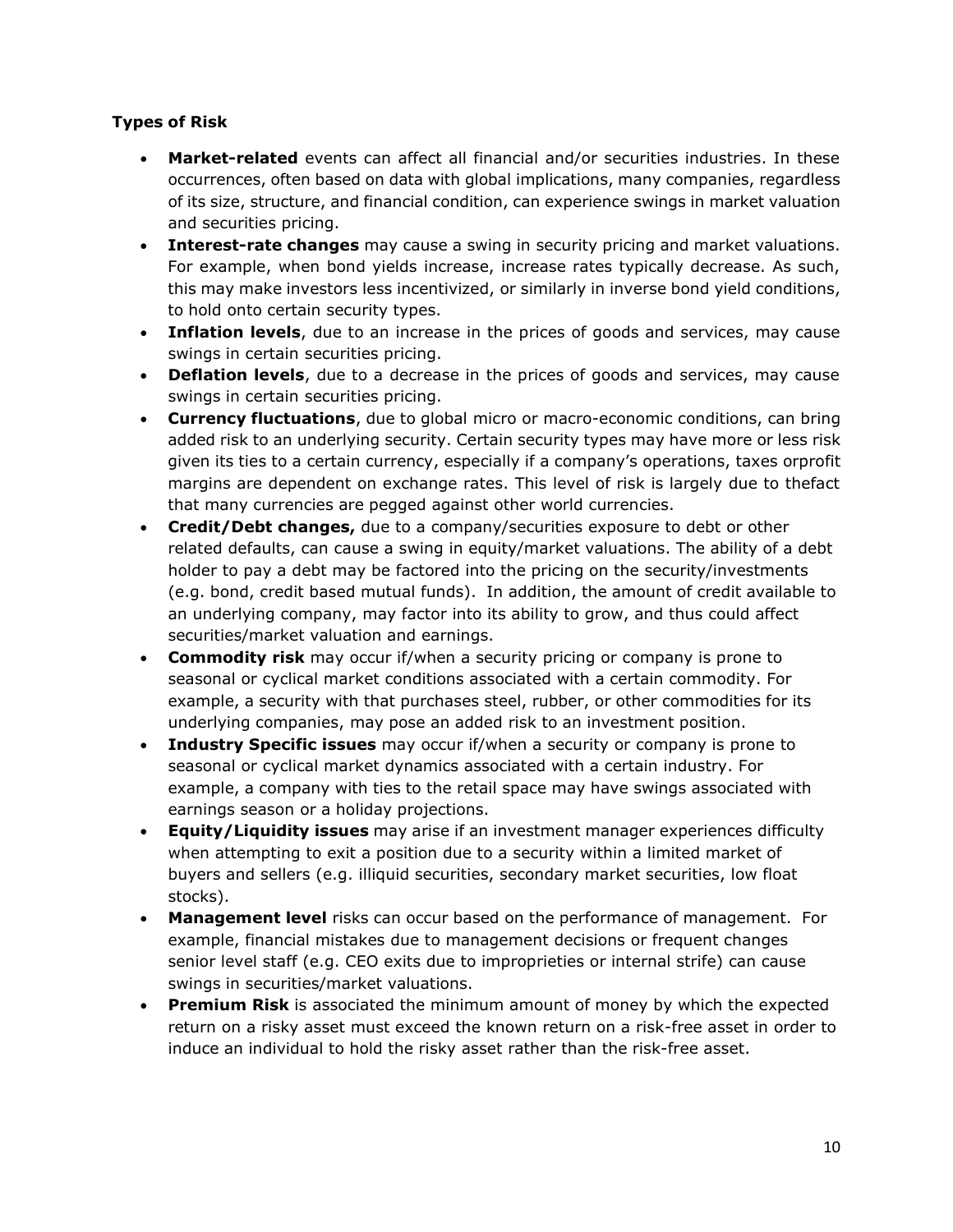# **Security/Products Types of Risk**

- **Mutual Fund and Exchange Traded Fund ("ETF")** risks may be associated with the Fund's NAV/market price, trading price, yield, costs, and ability to meet its investment objectives.
- **Real Estate Investment Trusts ("REITs") risks** may be associated with changes in real estate prices, credit markets, interest rates, and overall market condition as mentioned above.

# **Risk associated with Rapid Retire Product**

• Rapid Retire consist of three components. Cash Flow Management – Cash Reserve Systems – Income Generation. Each induvial client receives a risk assessment and goals evaluation.

The risk are mitigated through a balance of short-term, intermediate, & long-term investments.

**DISCLOSURE:** Investing in securities does involve risk of loss that clients should be prepared to bear. The risks can range from failing to keep pace with inflation to losing some or all of the money you invest.

# **Item 9 Disciplinary Information**

We are required to disclose if there are legal or disciplinary events that are material to a client's or prospective client's evaluation of our business or the integrity of your management. BrightTree Financial has no disciplinary history to report.

# **Item 10 Other Financial Industry Activities and Affiliations**

# **Applications for registration as a broker-dealer/registered representative**

BrightTree Financial, nor any of its management persons, has a registration, or have an application pending to register, as a broker-dealer or a registered representative of a broker-dealer.

# **Applications for futures/commodity/other merchants**

BrightTree Financial, nor any of its management persons, has a registration or have an application pending to register, as a futures commission merchant, commodity pool operator, a commodity trading advisor, or an associated person of the foregoing entities

# **Relationships/Affiliations**

Harold A. Green is the founder and President of HG Capital Advisors which was established in 2005. The firm underwent a name change in 2019 and is now known as BrightTree Financial. They provide college admissions and college funding planning. BrightTree Financial also provides financial aid planning. College Planning Services Fee: \$2500/first year (and then \$585 each year thereafter).

He spends approximately 15 hours per week on these activities.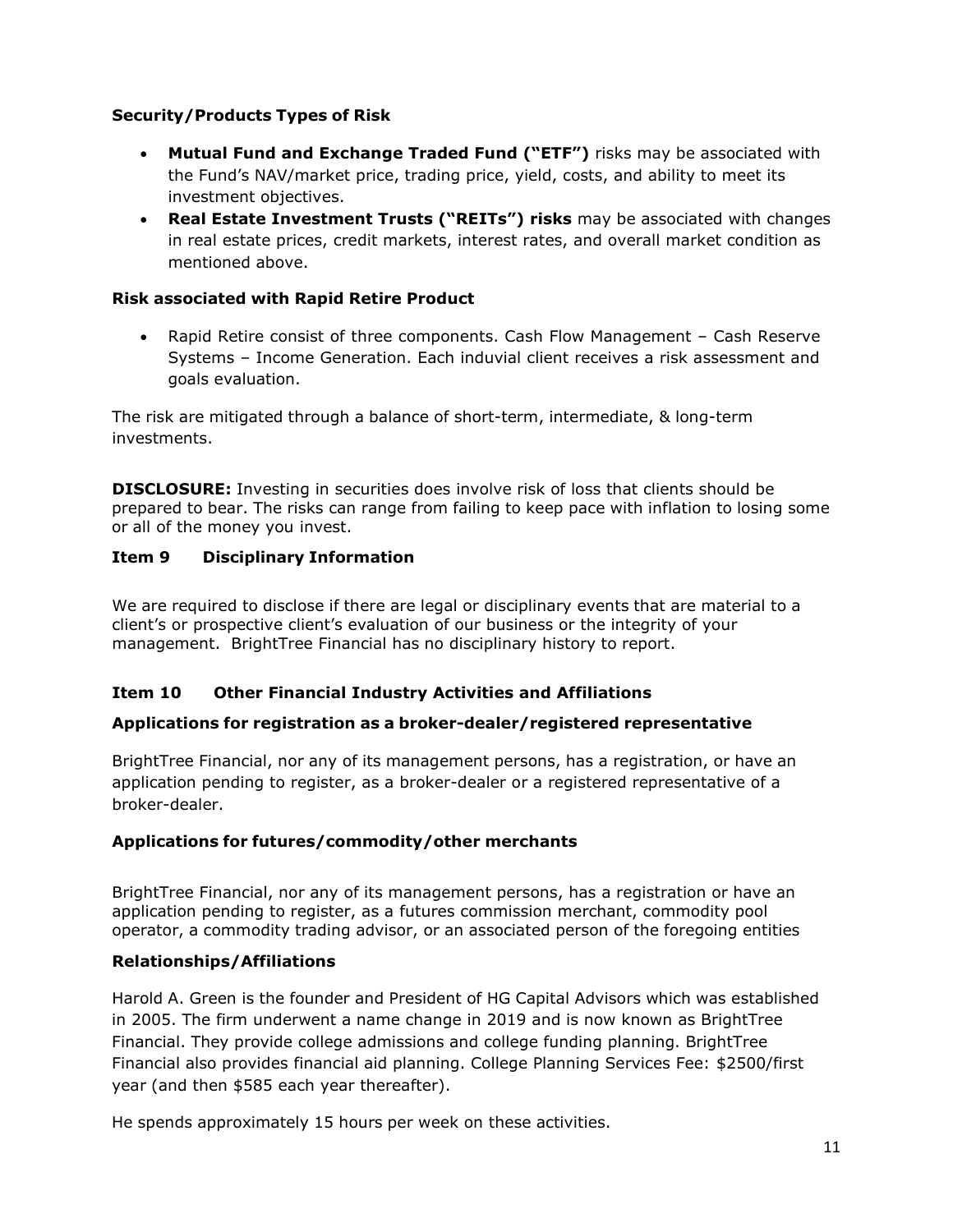In addition to these activities, Harold may be compensated directly by an insurance carrier for fixed products such as annuities, life insurance, long term care and Medicare Supplements. He spends approximately 5 hours per week on these activities.

# **Other Investment Managers**

BrightTree Financial, and its management persons, may select other investment advisers for our clients and may receive compensation directly or indirectly from those advisers. Our firm will make sure the third-party adviser is properly licensed or reported in the state the client resides. We understand that creates a material conflict of interest.

# **How we handle conflict of interests**

Clients should be aware that any additional compensation by our firm and its management persons or access person may create a material conflict of interest. A conflict of interest may also exist if for the fees we collect through offering additional investment management, insurance, and/or financial planning services.

Our firm will take the following steps to address any material conflicts of interest:

- We will disclose to clients the existence of all material conflicts of interest to our clients.
- We will disclose to clients that they are not obligated to purchase any recommended investment products that we offer to our clients.
- We will collect and maintain accurate, complete and relevant client information with involves our client's financial goals, investment objectives and risk tolerance;
- Our supervised persons will conduct regular reviews of each client account;
- Our employees must receive approval for outside business activities;

# **Item 11 Code of Ethics, Participation or Interest in Client Transactions and Personal Trading**

BrightTree Financial has adopted a Code of Ethics for all supervised persons of the firm describing its high standards of business conduct, and the fiduciary duty it owes to its clients. The Code of Ethics includes provisions relating to the confidentiality of client information, a prohibition on insider trading, a prohibition on rumor mongering, restrictions on the acceptance of significant gifts and the reporting of certain gifts and business entertainment items, and personal securities trading procedures, among other things.

All supervised persons at BrightTree Financial must acknowledge the terms of the Code of Ethics annually, or as amended. BrightTree Financials' employees and persons associated with BrightTree Financial are required to follow BrightTree Financials' Code of Ethics. Subject to satisfying this policy and applicable laws, officers, directors and employees of BrightTree Financial and its affiliates may trade for their own accounts in securities, which are recommended to and/or purchased for BrightTree Financials' clients.

The Code of Ethics is designed to assure that the personal securities transactions,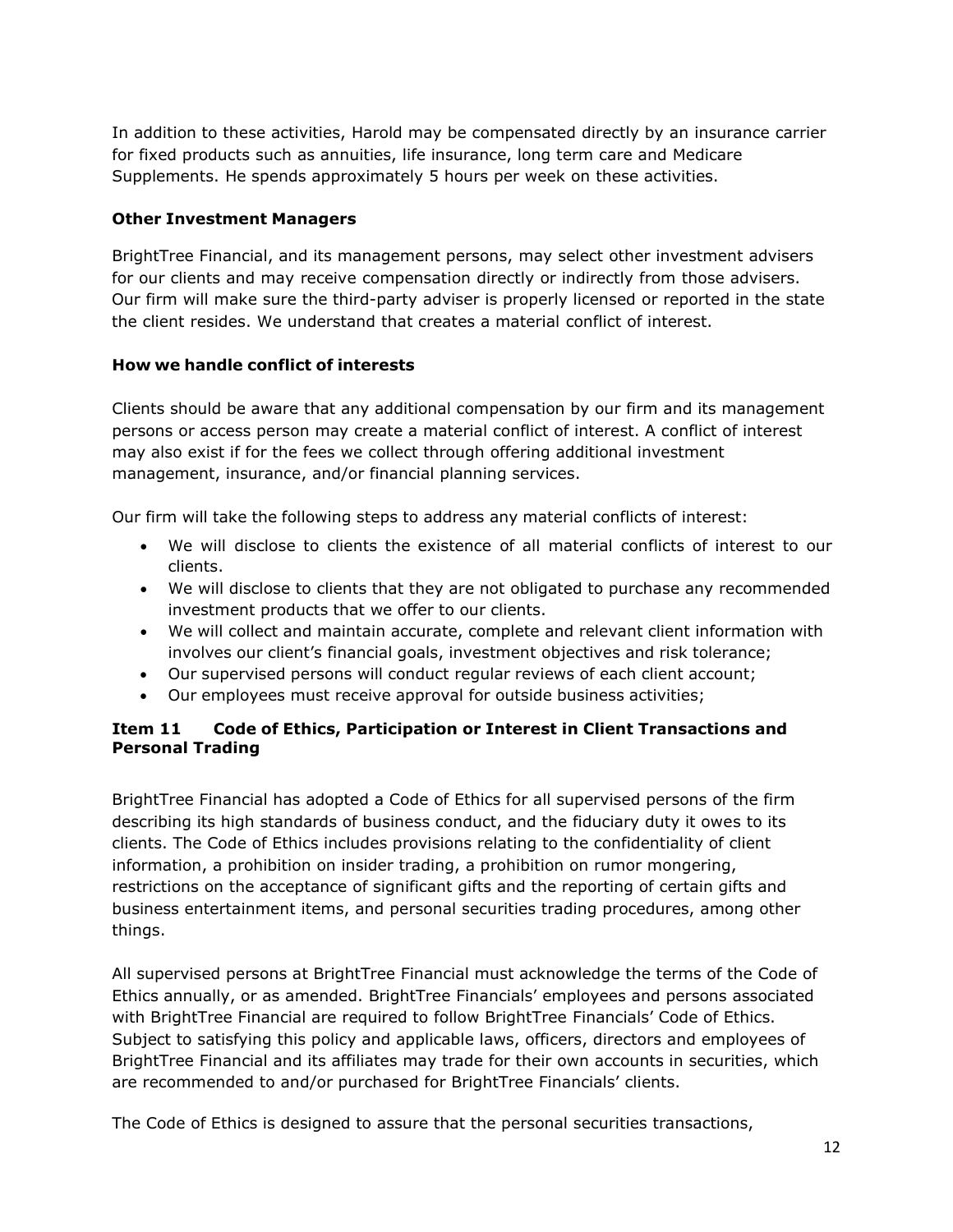activities and interests of the employees of BrightTree Financial will not interfere with (i) making decisions in the best interest of advisory clients and (ii) implementing such decisions while, at the same time, allowing employees to invest for their own accounts. There are circumstances where employees invest in the same securities as clients. In those circumstances, employees could benefit from the client's market activity in the security or securities. However, employee trading is continually monitored under the Code of Ethics to detect and prevent employees from trading based on client activity, and to reasonably prevent conflicts of interest between BrightTree Financial and its clients.

BrightTree Financials' clients or prospective clients may request a copy of the firm's Code of Ethics by contacting BrightTree Financial.

# **How we handle conflicts of interest**

Our firm will take these additional steps to address any material conflicts of interest:

- We will disclose to clients the existence of all material conflicts of interest to our clients.
- We will disclose to clients that they are not obligated to purchase any recommended investment products that we offer to our clients.
- We will collect and maintain accurate, complete and relevant client information with involves our client's financial goals, investment objectives and risk tolerance;
- Our supervised persons will conduct regular reviews of each client account;
- Our employees must receive approval for outside business activities;

# **Item 12 Brokerage Practices**

BrightTree Financial participates the advisor services programs of Aspire planning, Folio Institutional, and Charles Schwab.

**About Folio:** Folio Institutional delivers complete solutions to financial advisors, professionals, institutions, and their clients. Their focus on investment innovation has enabled them to build a leading platform for low-cost diversification, suitable for clients of any size.

Folio Institutional was founded to provide advisors and other professionals with the tools they need to deliver better solutions to their clients. With the Folio platform:

Investors of all sizes and investment styles can enjoy the advantages of a flexible and diversified portfolio, with

Transparency and direct control over the securities they own, and

Reduced costs from commission free-trading, fee-free portfolios, and better control of capital gains taxes.

**About Schwab:** Schwab Advisor Services serves independent investment advisors and includes the custody, trading and support services of Schwab.

**About Aspire:** Aspire provides smart retirement solutions for advisors that provide access to complete retirement account management including investment selection, on-demand plan data, reports and communications with all stakeholders.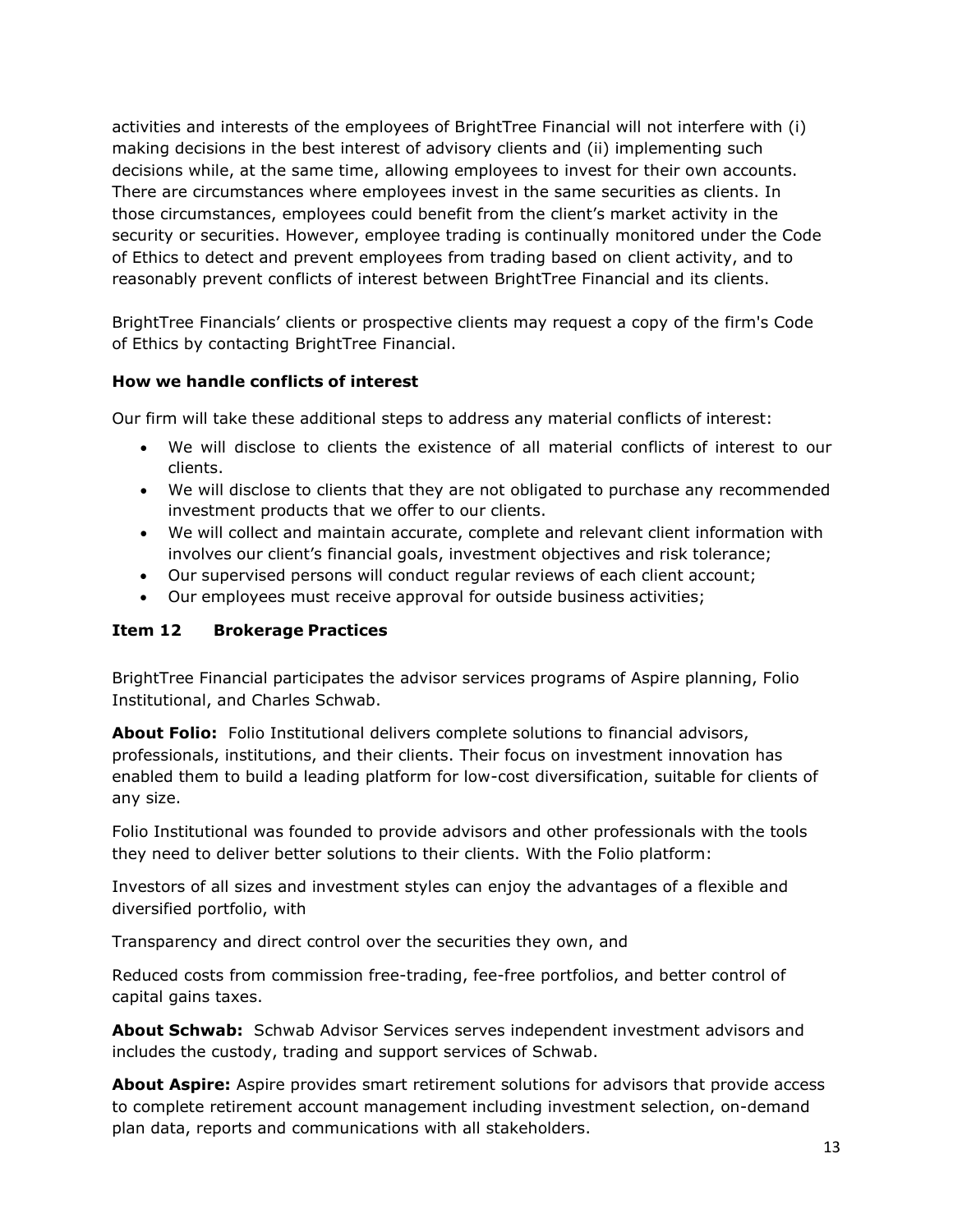# **Factors Used to Select Broker-Dealer Custodians**

We may recommend that our portfolio management clients use the custodial and brokerage services of Folio, Schwab, and Aspire all SEC-Registered broker-dealers and FINRA and SIPC member firms.

# **Factors in recommending brokers**

In recommending our brokerages, we have taken into account the firm's ability to provide professional services, our experience with Folio, their reputation, their quality of execution services, and the cost of such services.

Among other factors, as part of the standard packages of services available to all advisers and their clients who use Folio as a custodian, Folio offers a unique "window trading" methodology for executing orders (described in detail on www.folioclient.com); a model manager exchange; advisory fee billing services; online access to the brokerages platform to enter orders, view account information and use tax management functionality; and performance reports. Our firm conducts periodic assessments of custodians involving a review of the range and quality of services, reasonableness of fees, among other items, in comparison to industry peers. While we recommend that you use one of our recommended brokerages, it is your decision whether to do so. You open your account directly with our recommended brokerages by entering into an account agreement. We do not open a Folio account for you, although we will assist you in doing so.

# **Research and Other Soft Dollar Benefits**

The commissions and/or transaction fees charged by our recommended brokerages may be higher or lower than those charged by other custodians. Clients engaging for portfolio management services authorize the Advisor to determine the securities to be bought and sold, including the number of shares and/or dollar value.

We do not receive any soft dollar benefits.

The firm did not direct any client transactions or offer any products/services in the previous fiscal year.

# **Brokerage for Client Referrals**

The commissions and/or transaction fees charged by Folio may be higher or lower than those charged by other custodians.

We do not receive any client referrals from a broker-dealer and/or third parties.

Therefore, we do not have any incentives to select or recommend a broker-dealer based on our interest in receiving client referrals, rather than on our clients' interest in receiving most favorable execution.

Please review our summary of "How we handle potential conflicts of interest in our summary provided in Item 4 and Item 11 of our ADV. The firm did not direct any client transactions in the previous fiscal year.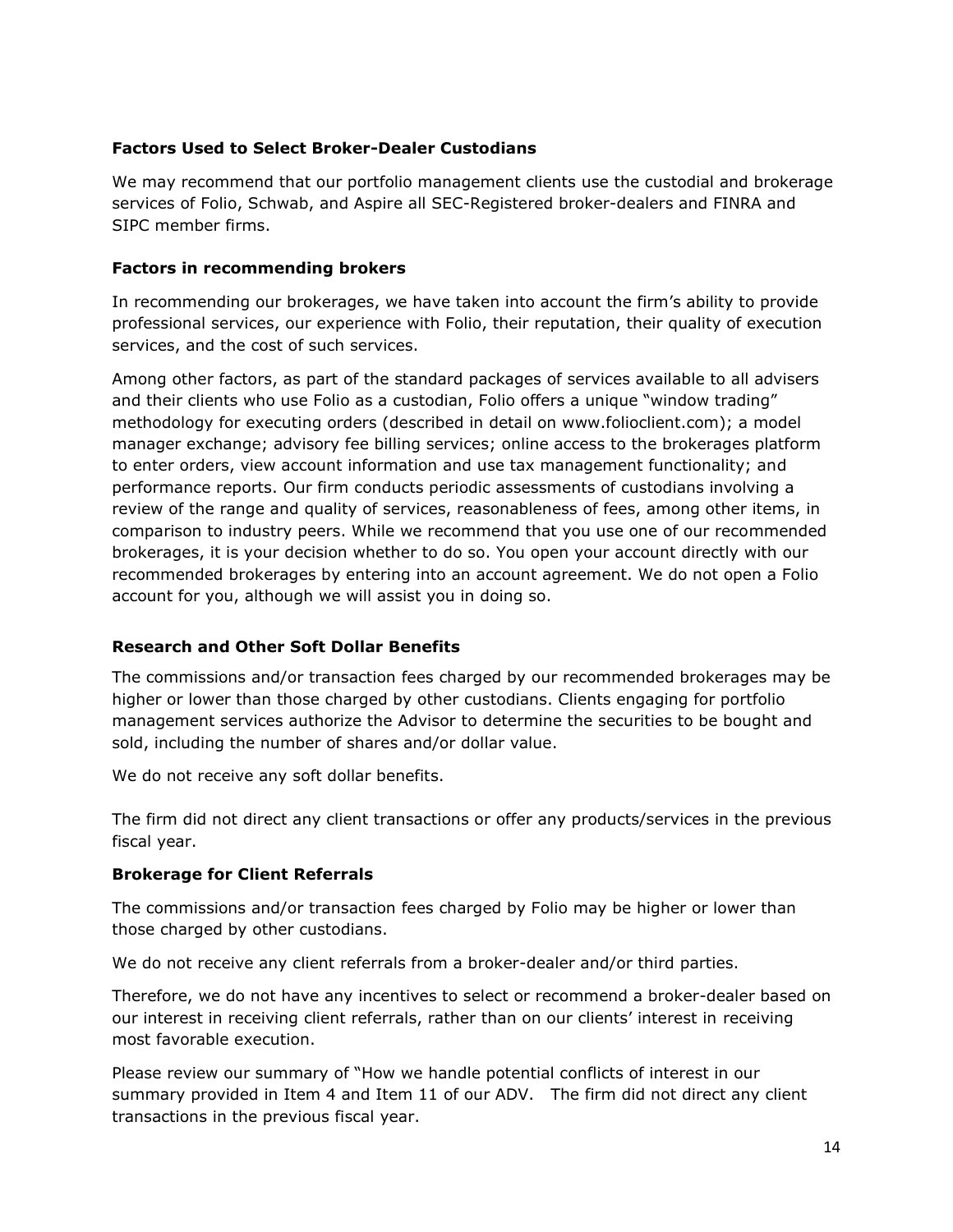# **Directed Brokerage**

Client assets must be held at a qualified custodian which is generally a broker-dealer or bank.

BrightTree Financial will recommend client assets to be held at our recommended brokerages. All brokerages are unique in that it offers trading in fractional shares.

Our clients should understand that that by directing our clients to use brokerage services provided by Folio, we may be unable to achieve most favorable execution of client transactions, and that this practice may cost our clients more money.

We do not require our clients to open a brokerage account with our recommended brokerages and have no economic relationship nor any other conflict of interests to disclose with our recommended brokerages.

Our clients may direct its accounts to another brokerage but may pay higher brokerage commissions because we may not be able to aggregate orders to reduce transaction costs, and ultimately, they may receive less favorable prices.

# **Aggregating Securities Transactions**

Our firm does not aggregate purchases and sales for various client accounts. However, orders are aggregated by Folio as part of its patented "Window Trade" process. Instead of being executed immediately, Folio Window orders are processed one or more times per day and executed generally around 11 a.m. ET and 2 p.m. ET. In the Window Trade process, Folio aggregates orders designated for trading in the Window based on the ticker symbol of each security and whether it is a buy or sell order. An aggregated order may include any combination of orders from your accounts, other customer accounts, and Folio's firm account. Folio generally routes aggregated orders to a market maker for execution or to a mutual fund company for fulfillment. Folio may also execute Window orders entirely by using its own inventory of securities. All Folio customers receive the same execution price for any given Window trade.

# **Item 13 Review of Accounts**

# **Periodic Review**

Harold Green reviews all investment accounts no less than a quarterly/monthly basis following receipt of account information from our custodian. The nature of the review will include general market conditions as well as a client's investment objective, risk tolerance, goals, and overall performance among other things. Mr. Green, the firm's principal will be conducting reviews of behalf of its clients.

# **Factors that Trigger a Review**

Harold Green will periodically review accounts to ensure that the portfolios meet client objectives. Mr. Green will review accounts more frequently should a change in client's objectives or a market event warrant a course of action.

# **Frequency of reports**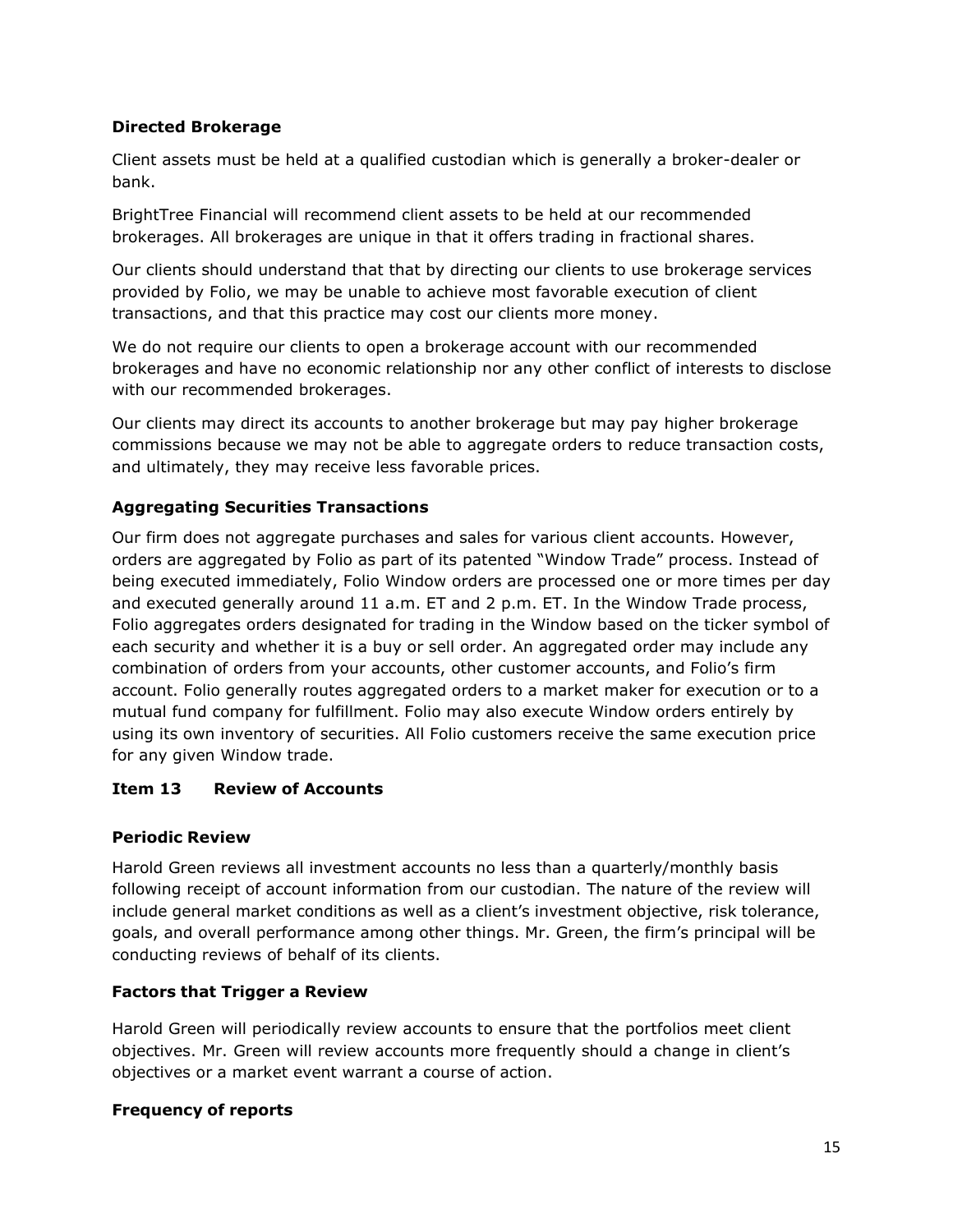Client will receive an updated report annually in their E-Wealth portal. The report content will include a summary of a clients' investments, performance, portfolio allocations, and risk tolerance. assets.

#### **Item 14 Client Referrals and Other Compensation**

BrightTree Financial does not either directly or indirectly, compensate any person (defined as a natural person or an entity) for client referrals.

# **Item 15 Custody**

We do not take constructive custody of any client assets. As a discretionary advisor, we may have a form of custody and will follow, and applicable net worth and/or financial requirements based on our home state.

# **Custody: Safeguarding of Client Assets:**

BrightTree Financial has custody of the funds and securities solely as a consequence of its authority to make withdrawals from client accounts to pay its advisory fee.

Each time a fee is directly deducted from a client account, firm concurrently:

- Sends a copy of your invoice to the custodian or trustee at the same time that we send a copy to the client; and/or
- Sends the client a quarterly invoice or statement showing all disbursements for the custodian account. Itemization includes the formula used to calculate the fee, the value of the assets under management on which the fee is based, and the time period covered by the fee.
- Maintains written authorization from the client to deduct advisory fees from the account held with the qualified custodian.
- Notifies the Commissioner in writing that the investment adviser intends to use the safeguards provided above.

Clients will receive account statements from the broker-dealer, bank or other qualified custodian and that clients should carefully review those statements. Clients that receive an account statements for us should also compare with the account statements they receive from the qualified custodian.

# **Item 16 Investment Discretion**

BrightTree Financial accepts discretionary authority for its client accounts. Firm shall have limited power of attorney to direct, manage, and change the investment and reinvestment of all assets in the Account, and to take other action with respect to the accounts, *without prior permission from client.* Before assuming discretionary authority, our firm will have our clients enter into a signed investment advisory agreement, which includes a disclosure that grants our firm a limited power of attorney.

# **Item 17 Voting Client Securities**

BrightTree Financial does not vote proxies for its client accounts. There are no conflicts of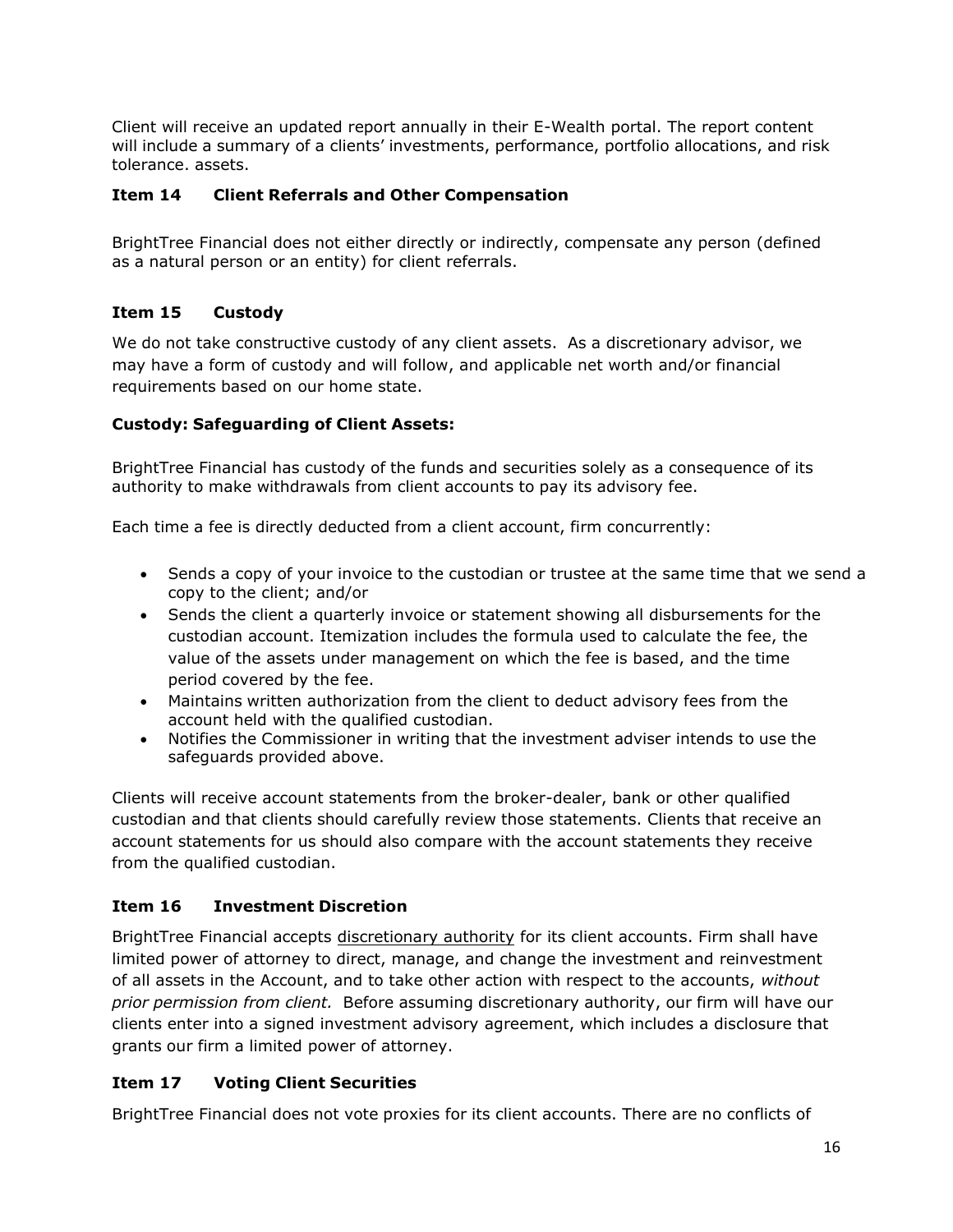interest to report at this time. Clients, who elect to vote their own proxies, may contact their custodian for its proxy voting delivery procedures and practices.

#### **Item 18 Financial Information**

BrightTree Financial does not require or solicit payment of fees in excess of \$500 per client more than six months in advance of services rendered.

BrightTree Financial is also required to disclose any financial condition that is reasonable likely to impair our ability to meet our contractual obligations. BrightTree Financial has no additional financial circumstances to report.

BrightTree Financial has not been the subject of a bankruptcy petition at any time during the past ten years.

#### **Item 19 Requirements for State-Registered Advisers**

Harold Green – 100% owner and principal

Harold A. Green is the founder and President of HG Capital Advisors which was established in 2005. The firm underwent a name change in 2019 and is now known as BrightTree Financial. They provide college admissions and college funding planning. BrightTree Financial also provides financial aid planning. He spends approximately 15 hours per week on these activities.

In addition to these activities, Harold may be compensated directly by an insurance carrier for fixed products such as annuities, life insurance, long term care and Medicare Supplements. He spends approximately 5 hours per week on these activities.

More information on his "Other Business Activities" is listed on Item 10 and Item 4 of the attached ADV Part 2B Supplement.

No representatives of the firm are compensated for advisory services with performancebased fees.

We are required to disclose all material facts regarding certain legal or disciplinary events pertaining to arbitration awards or other civil, regulatory or administrative proceedings in which our firm or management personnel were found liable or against whom an award was granted.

We have no disciplinary actions or complaints to disclose or report.

The firm will maintain a written business continuity plan to address standard business disruptions ("SBDs") and emergency procedures.

Please refer to Item 10 "Financial Affiliations and Activities" for any information related to our other business activities and affiliations.

Please refer to the Part 2B brochure of Form ADV regarding Mr. Green's educational and business background.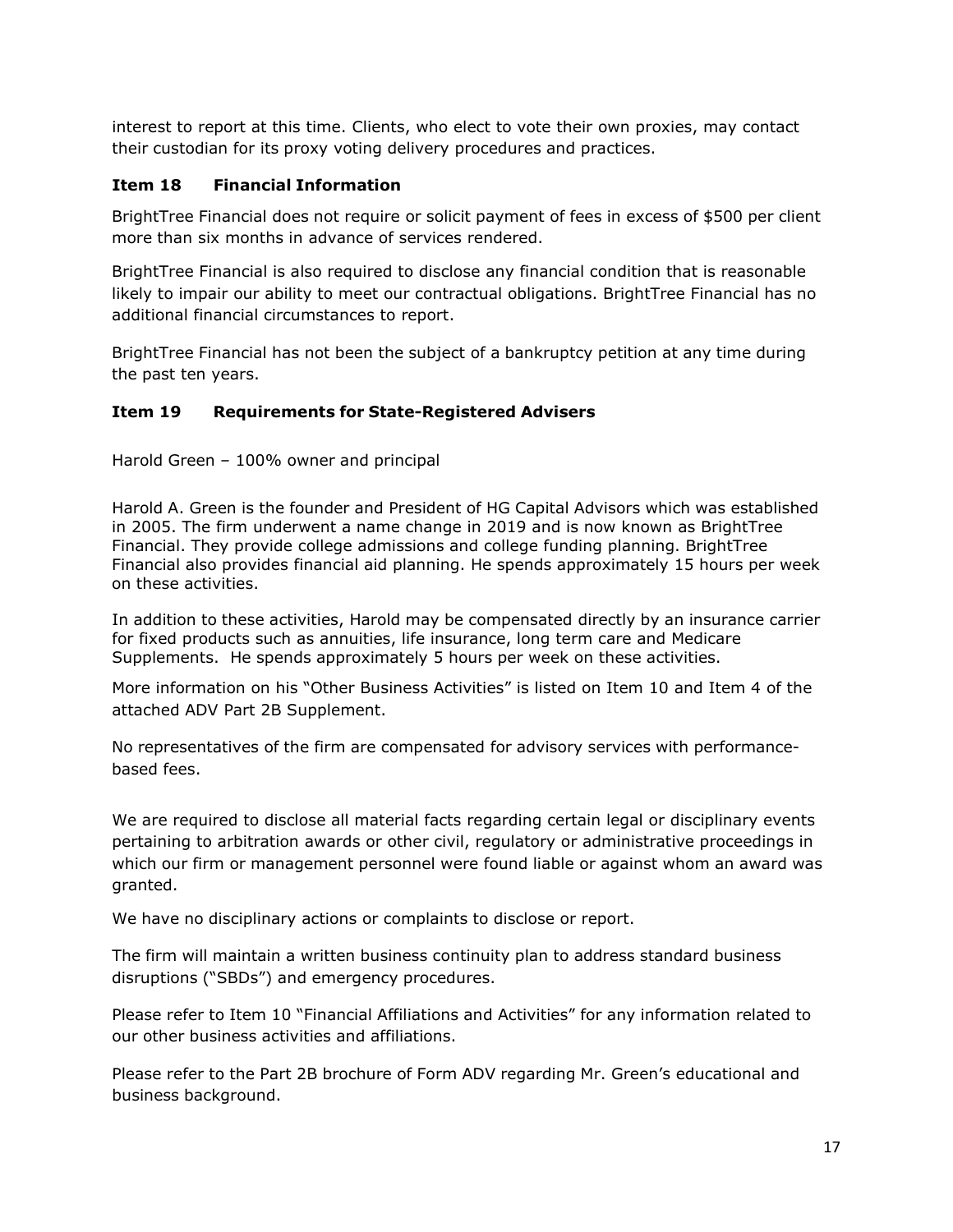**Texas/Hawaii Advisors -** Client acknowledges receipt of Part 2 of Form ADV; a disclosure statement containing the equivalent information; or a disclosure statement containing at least the information required by Part 2A Appendix 1 of Form ADV, if the client is entering into a wrap fee program sponsored by the investment adviser. If the appropriate disclosure statement was not delivered to the client at least 48 hours prior to the client entering into any written or oral advisory contract with this investment adviser, then the client has the right to terminate the contract without penalty within five business days after entering into the contract. For the purposes of this provision, a contract is considered entered into when all parties to the contract have signed the contract, or, in the case of an oral contract, otherwise signified their acceptance, any other provisions of this contract notwithstanding.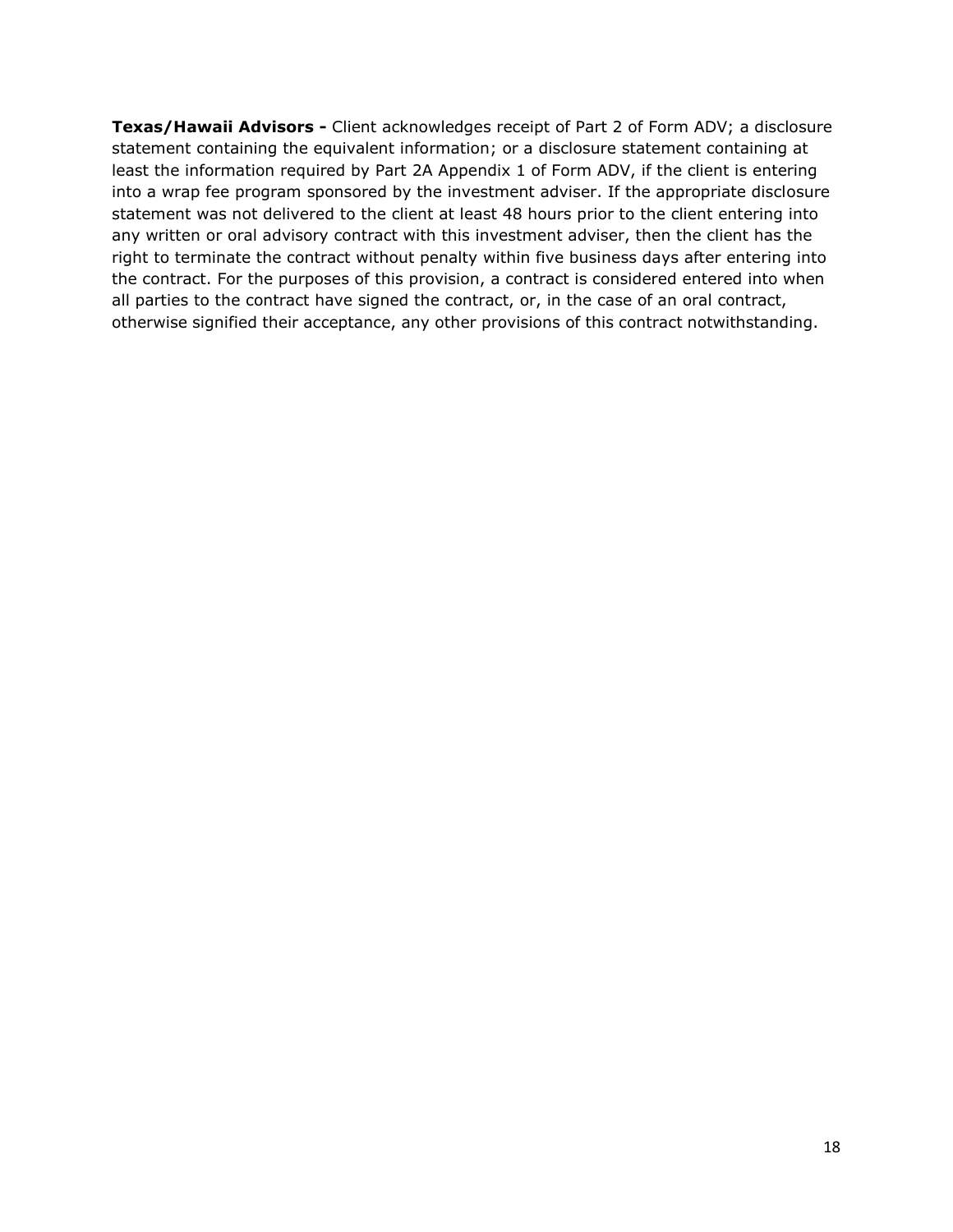

#### **ADV PART 2B: BROCHURE SUPPLEMENT**

#### **Harold Green**

1221 Kapiolani Blvd. Suite 320 Honolulu, HI 96814 808-521-4401

https://brightfg.com

**March 1, 2022**

This brochure supplement provides information about Harold Green (CRD# 6712300) that supplements the BrightTree Financial brochure. You should have received a copy of that brochure.

Please contact Harold Green, if you did not receive Mr. Green's brochure or if you have any questions about the contents of this supplement. Additional information about Mr. Green is available on the SEC's website a[twww.adviserinfo.sec.gov.](http://www.adviserinfo.sec.gov/)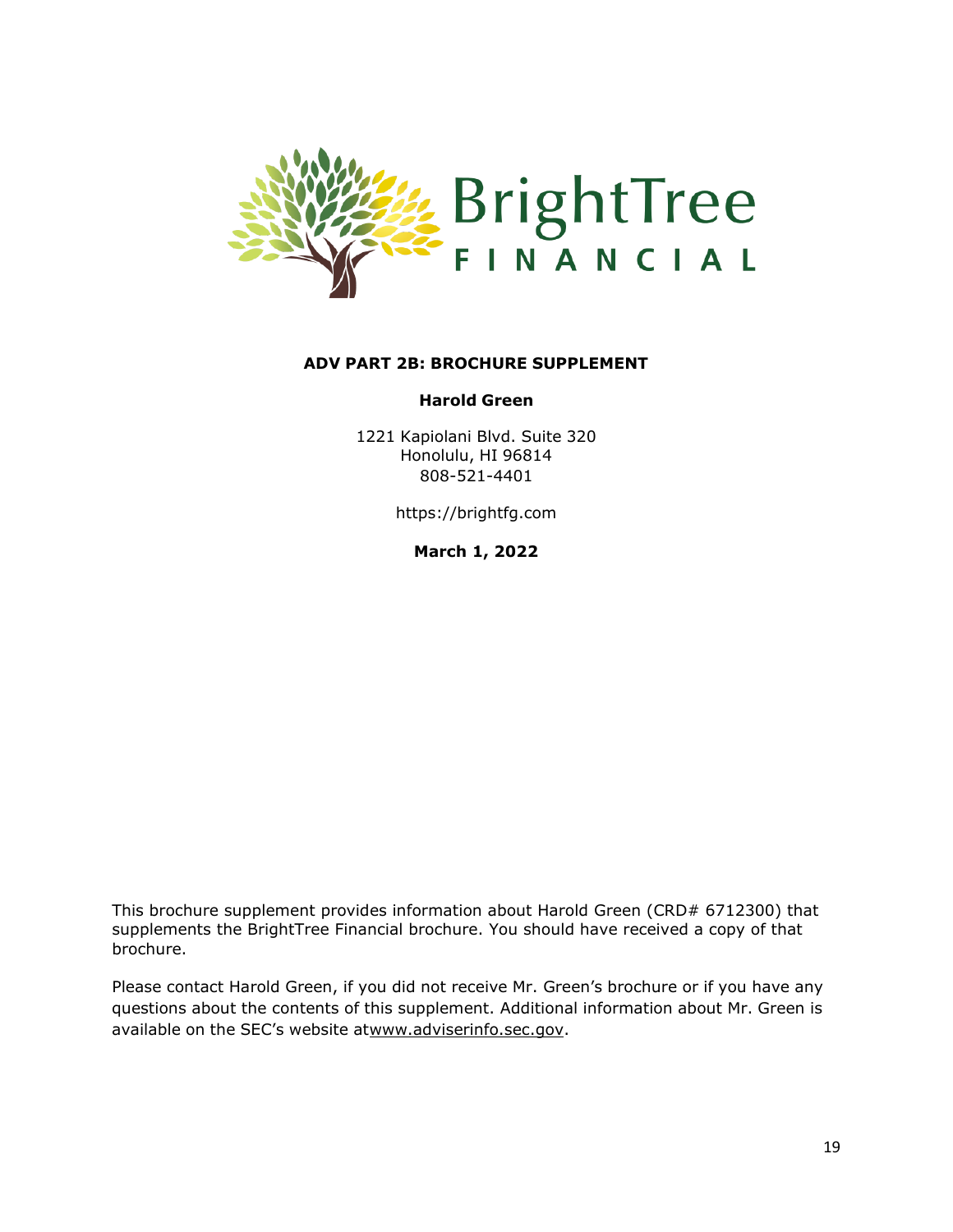# **Item 2 Educational, Background and Business Experience**

Harold A. Green, (CRD# 6712300) is an Investment Advisor Representative

# *Business Background/Education:*

Harold was born in 1973. He has over 25 years of industry experience since November 1996 and continuing course education along with holding his Series 63 and 65. He also holds the following industry designations; Chartered Life Underwriter® (CLU®), The American College, 2012. Chartered Advisorin Philanthropy® (CAP®), The American College, 2012. In addition, he also holds his life and health insurance license.

#### *Positions held for the preceding ten years:*

- Founder and President of BrightTree Financial., 06/2019 Present
- Investment Advisor Representative, Guardian Point Private Wealth Management., 06/2017 – 07/2019
- Founder and President of HG Capital Advisors, Inc. 07/2005 Present

#### *Professional Designations:*

- Chartered Life Underwriter®, CLU®
- Chartered Advisor in Philanthropy $^{(8)}$ , CAP $^{(8)}$

A Chartered Life Underwriter® (CLU®) has earned the premier credential in the insurance profession, representing eight or more comprehensive college-level courses covering all aspects of insurance planning, estate and retirement issues, taxation, business insurance, and risk management. For more than 80 years consumers have trusted this mark, which is conferred by The American College, a non-profit educator with the highest level of accreditation. The average study time for the program is over 400 hours and can take years to earn. Each CLU® must also complete a minimum of 30 hours of continuing education every two years, adhere to strict ethical standards, and meet extensive experience requirements, ensuring the knowledge you're counting on is both comprehensive and current.

The Chartered Advisor in Philanthropy® (CAP®) program provides financial advisors and planners with the knowledge and tools to provide high-level philanthropic and charitable planning to clients. It prepares advisors for advanced design, implementation, and management of charitable gift techniques, as well as philanthropic tools including charitable trusts, private foundations, donor-advised funds, pooled income funds, and charitable annuities.

# **Item 3 Disciplinary History**

There has been no criminal or civil action in a domestic, foreign or military court of competent jurisdiction in which Harold A. Green has been involved.

There has been no administrative proceeding before the SEC, any other federal regulatory agency, any state regulatory agency, or any foreign regulatory authority in which Harold A. Green has been involved.

Harold A. Green has not been involved in any self-regulatory organization proceeding.